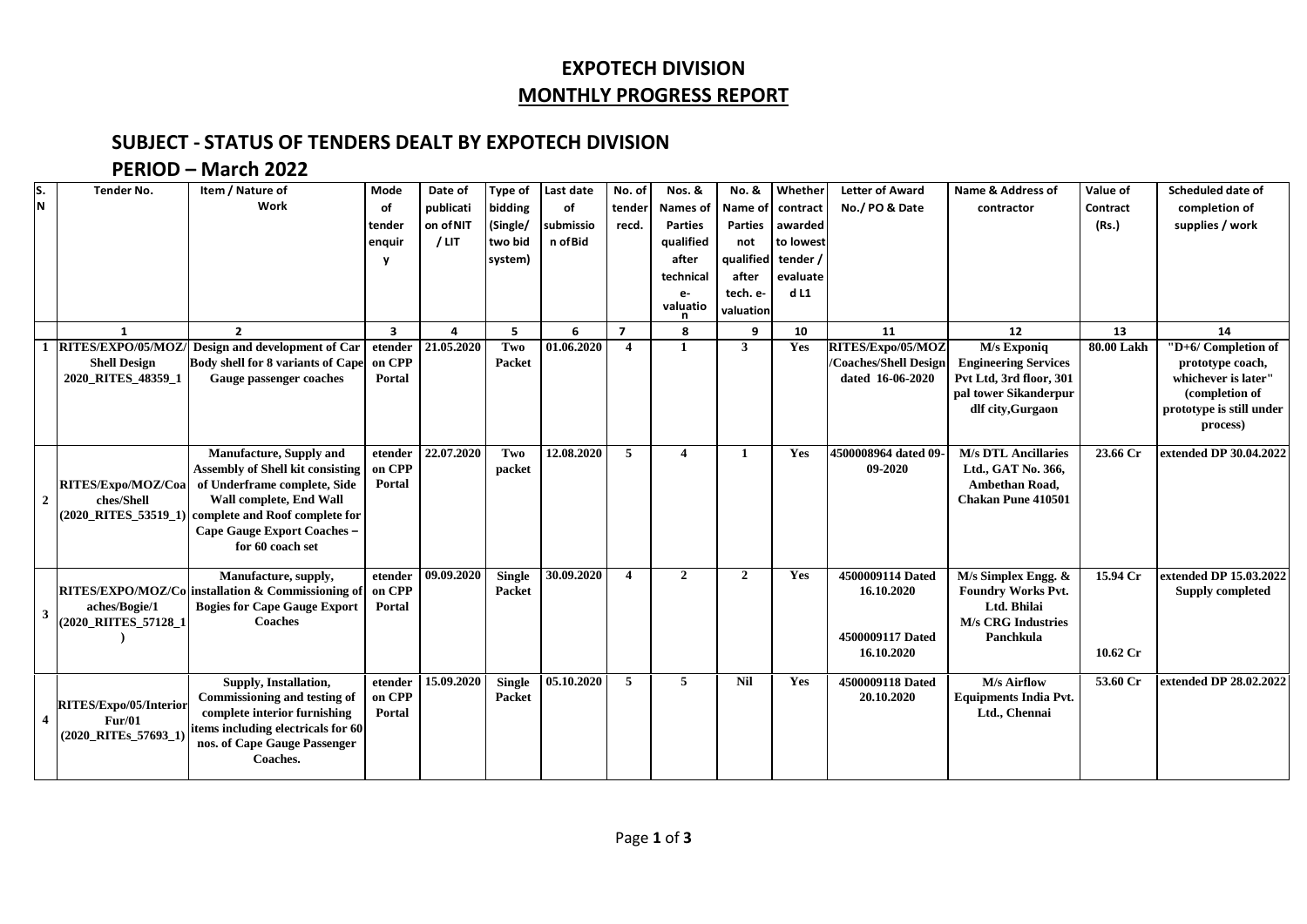# **EXPOTECH DIVISION MONTHLY PROGRESS REPORT**

| 5 | <b>MU/Transmission</b><br><b>System</b><br>$(2020$ RITES 58555 1)                                             | Development, Supply,<br>RITES/Expo/MOZ/DE   Installation and Commissioning<br>of 3 phase AC-AC Transmission<br><b>System including Driver Cab</b><br><b>Equipment For 1800 HP Cape</b><br><b>Gauge DEMUs</b>                  | etender<br>on CPP<br>Portal | 26.09.2020                | <b>Single</b><br><b>Packet</b> | 19.10.2020                                                    | $\mathbf{1}$   | $\mathbf{1}$                               | $\mathbf{0}$            | Yes              | 4500009174 Dated<br>20.11.2020                                           | M/s Medha Servo<br>Drives Pvt. Ltd.,<br>Nachram, Hyderabad                                                                      | 27.55 Cr          | extended DP 28.02.2022                     |
|---|---------------------------------------------------------------------------------------------------------------|-------------------------------------------------------------------------------------------------------------------------------------------------------------------------------------------------------------------------------|-----------------------------|---------------------------|--------------------------------|---------------------------------------------------------------|----------------|--------------------------------------------|-------------------------|------------------|--------------------------------------------------------------------------|---------------------------------------------------------------------------------------------------------------------------------|-------------------|--------------------------------------------|
| 6 | RITES/Expo/05/MOZ/D<br><b>EMU/Shell</b>                                                                       | Manufacture, Supply and<br>assembly of shell kit consisting<br>of underframe complete, Side<br>$(2020 \t RITES 61630 1)$ wall complete, End wall and roof<br>for Cape Gauge DEMUs                                             | etender<br>on CPP<br>Portal | $\overline{08.11}$ , 2020 | <b>Single</b><br><b>Packet</b> | 24.11.2020                                                    | 6              | $\overline{\mathbf{4}}$                    | $\overline{2}$          | Yes              | 4500009229 Dated<br>08.12.2020                                           | M/s Indira Industries,<br>Ranipet                                                                                               | 10.3146 Cr        | extended DP 15.04.2022                     |
| 7 | RITES/EXPO/05/MOZ/<br><b>DEMU COACH</b><br><b>FUR/01</b>                                                      | Supply, Installation,<br>Commissioning & Testing of<br><b>Complete Interior Furnishing</b><br>including electricals for 30 Nos.<br>of Cape Gauge DEMU Coaches                                                                 | etender<br>on CPP<br>Portal | 17.11.2020                | <b>Single</b><br>Packet        | 14.12.2020                                                    | 5              | 5                                          | $\bf{0}$                | Yes              | RITES/EXPO/05/MC<br><b>Z/DEMU INTERIOR</b><br>FUR/01 Dated<br>28.12.2020 | M/s Kineco Ltd. Goa                                                                                                             | 22.789 Cr.        | extended DP 30.04.2022                     |
| 8 | RITES/EXPO/05/MOZ/<br><b>COACHES &amp;</b><br><b>DEMU/PAINTING</b><br>$(2020 \text{ RITIES} 62850 \text{ A})$ | Supply and application of paint<br>for extrerior painting (including<br>adhesion promoting primer) and<br>interior painting (including<br>adhesion promoting primer and<br>2 component PU sound<br>insulation painting)       | etender<br>on CPP<br>Portal | 23.11.2020                | <b>Single</b><br><b>Packet</b> | 15.12.2020                                                    | $\overline{2}$ | 1                                          | -1                      | Yes              | 4500009235 Dated<br>23.12.2020                                           | <b>M/s Emprise Marketing</b><br>Lucknow                                                                                         | 4.13 Cr           | extended DP 30.04.2022                     |
| 9 | <b>DEMU/BOGIE</b><br>$(2020$ RITES 61635 1)                                                                   | Design, Development,<br>RITES/EXPO/05/MOZ/Manufacture & Supply of Bogies<br>for Cape Gauge DEMUs                                                                                                                              | etender<br>on CPP<br>Portal | 09.11.2020                | <b>Single</b><br>Packet        | <b>Initially</b><br>1.12.2020<br>Then<br>revised<br>8.12.2020 | $\overline{4}$ | $\overline{2}$                             | $\overline{2}$          | Yes              | 4500009233 Dated<br>16.12.2020                                           | <b>M/s Hindustan Fibre</b><br><b>Glass Works, Vadodra</b><br>(JV with M/s Ashika)<br><b>Commercial Pvt. Ltd.</b><br>Kishangarh) | 14.27 Cr          | extended DP 31.03.2022                     |
|   | RITES/EXPO/05/MOZ/<br><b>DEMU/BEARING</b><br><b>ARRGT</b><br>(2021_RITES_75186_1)                             | <b>Supply of Axle Box Roller</b><br><b>Bearing Arrangement for Cape</b><br>Gauge Bogie for DPC, DTC &<br>TC Coaches of DEMU rake for<br>Mozambique                                                                            | etender<br>on CPP<br>Portal | 07.04.2021                | <b>Single</b><br>Packet        | 19.04.2021                                                    | 1              | $\mathbf{1}$                               | $\mathbf{0}$            | Yes              | 4500009291 Dated<br>05.05.2021                                           | <b>M/s National</b><br><b>Engineering Industries</b><br>Ltd. Jaipur                                                             | 1.656 Cr          | extended DP 30.09.2021<br>supply completed |
|   | <b>COACH/0322</b>                                                                                             | 11 2022/RITES/EXPO/MOZ/ Engagement of Freight Forwarder<br>for Road Transportation and<br>Ocean Freighting for Export of 26<br>Nos. Passenger Coaches ex. MCF,<br>Raebareli, UP and spares ex.<br>MCF, Raebareli, UP / RITES' | On line                     | 04.03.2022                | Single                         | 28.03.2022                                                    | 6              | 1. Total<br><b>Movements</b><br>Pvt. Ltd., | <b>Under</b><br>process | under<br>process | Not awared yet                                                           | Not awared yet                                                                                                                  | Not awared<br>yet | Not awared yet                             |